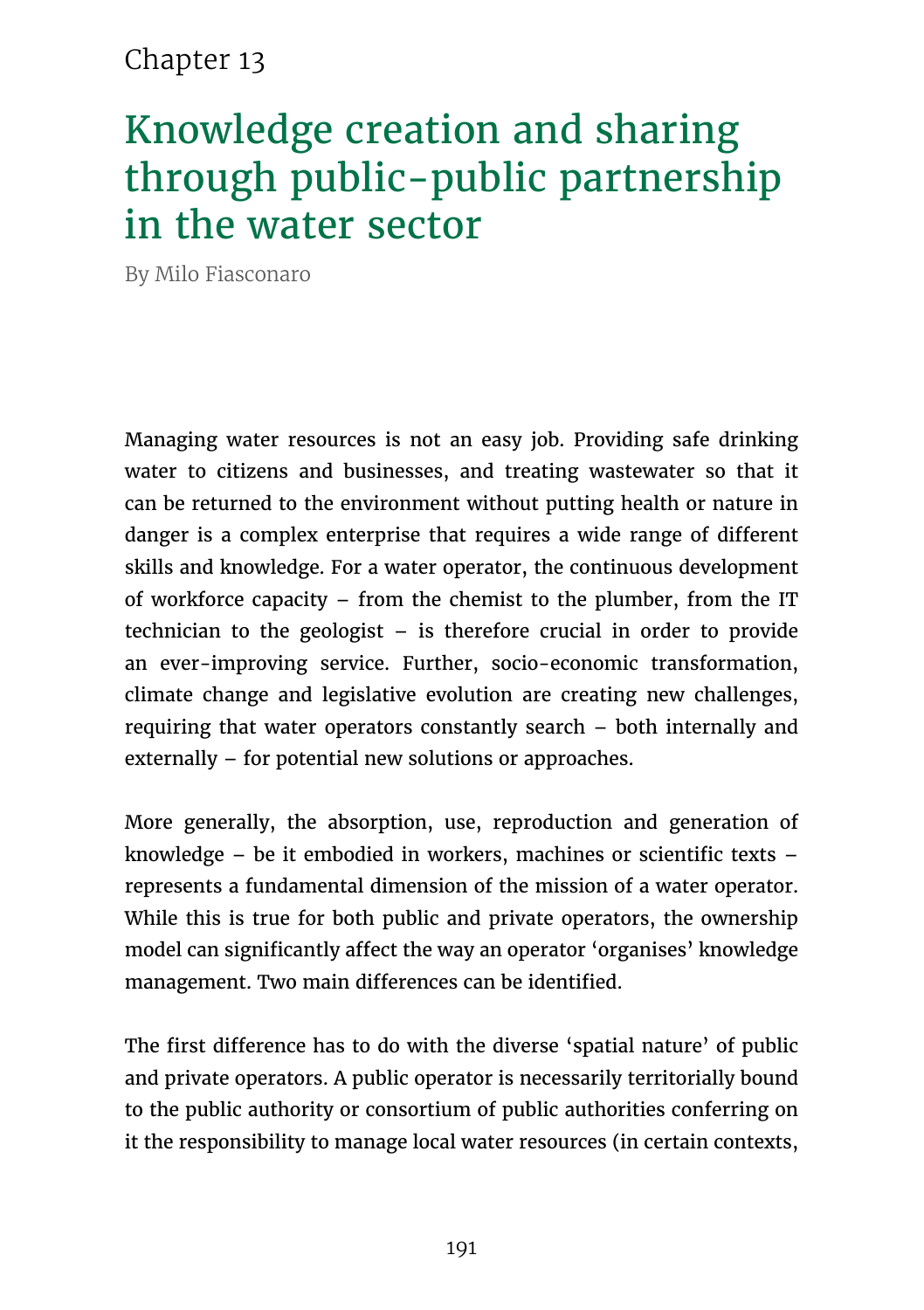the possibility for a public operator to provide services outside the geographical perimeter determined by the mandating public authoritie[s] is explicitly forbidden by law). On the contrary, a private operator, particularly a multinational, will tend to be organised in a networked, trans-territorial fashion, connecting and integrating different plants and facilities across the world. As a result, a multinational company can quickly mobilise, disseminate and transfer new knowledge in its network. In other words, once an effective solution to a shared problem is identified in a private water plant, or once a process improvement is developed at a decentralised research facility or at headquarters, such knowledge can be easily, effectively and cheaply transmitted to the company's plants and management centres worldwide. In addition, the relative economic cost of generating new knowledge will tend to be lower for private than for public operators due to economies of scale. In short, knowledge generation for a private operator will likely be easier and cheaper than for a public operator, thanks to its size and transnational nature.

The second difference concerns the incentives or rationales for investing in knowledge generation. The main drive for such investments from both public and private operators is the need to find solutions to concrete problems. However, a private operator can also decide to invest in knowledge creation (through internal research and development, R&D, or external acquisition) as a competitive strategy: developing new technological solutions that, once patented, can create a competitive advantage over competitors, thus increasing profits. Obviously, such investments can also cause economic losses if they do not yield the expected results – a normal entrepreneurial risk for a profit-making entity. For public operators, selling technologies or patents is not normally part of their mission or mandate so they cannot recover costs involved in R&D activities in that way. In most cases public operators can only recover costs through the tariffs they charge on domestic or business users, which means they have to be extremely careful about the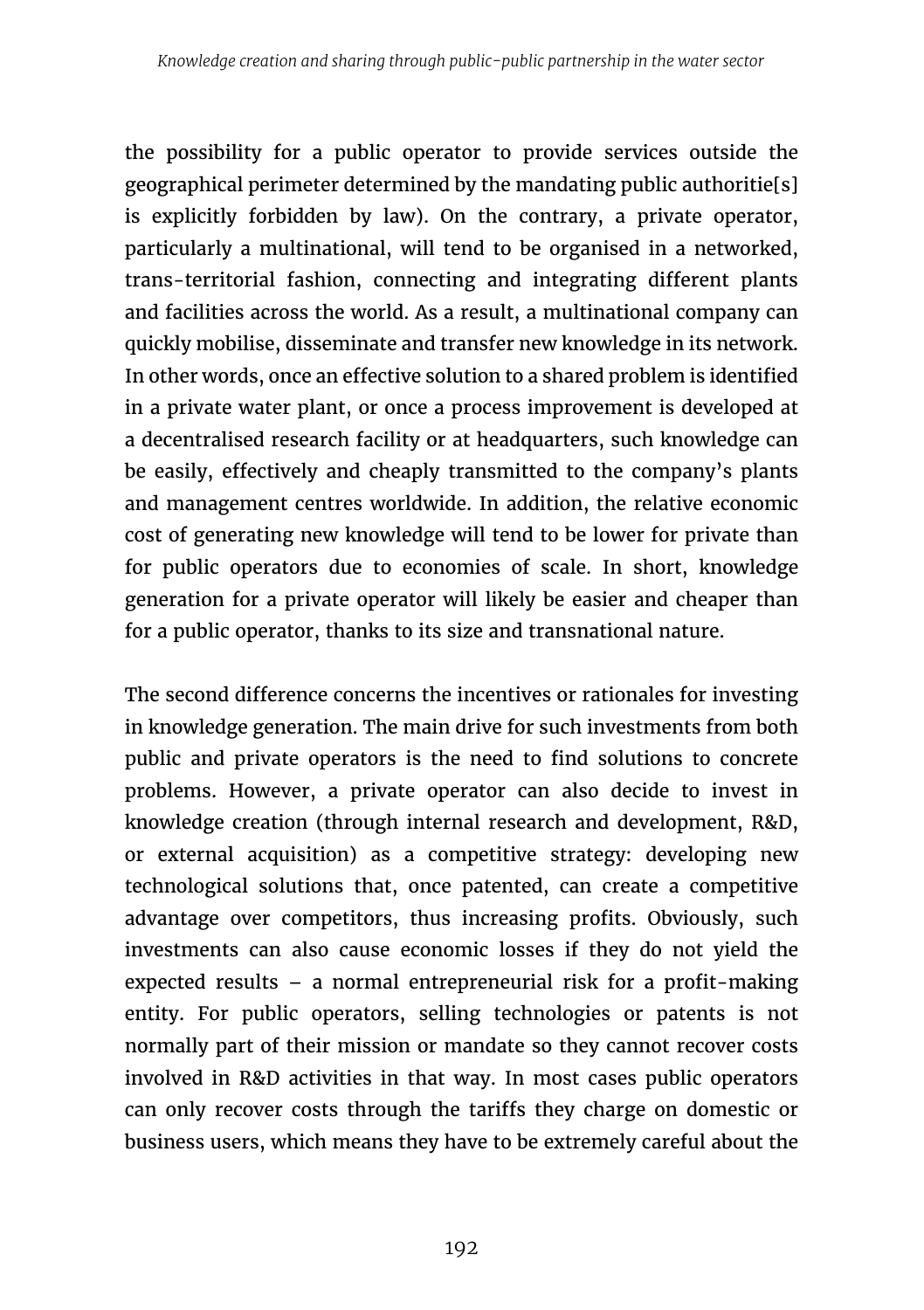way they use tariff-generated resources to finance uncertain explorative efforts; otherwise they could be sanctioned, for example by a Court of Auditors, for misuse of public resources.

These two 'structural' differences between the public and private models of water management help explain certain intrinsic limitations, or asymmetries, that public operators face when it comes to knowledge generation and management. The problem becomes even more acute in the case of newly created public services, especially if they are the result of de-privatisation processes. For reasons explained elsewhere in this book (see Chapter 11 for instance), one of the most daunting difficulties public authorities face when they decide to bring water management back into public hands is precisely the definition, sourcing and organisation of the knowledge needed to manage the service. The range of concrete knowledge-related issues is enormous, like understanding the skills needed to manage the service (and then recruiting accordingly), or gaining control or buying the software needed for user databases (or any other soft or hard assets needed). For all these reasons, public operators, and the public authorities in charge of their organisation, have to devise modalities for knowledge generation and use that are different from their private counterparts.

# Public-public cooperation as an alternative to marketbased solutions

Public operators have different options to compensate some of the asymmetries in knowledge generation described above, and to improve their capacity to address current and future challenges in water resources management. Some options are more 'traditional' because they have been in the public water sector for quite some time. We can mention the possibility for water operators to purchase innovative solutions from the market through public procurement, to rely on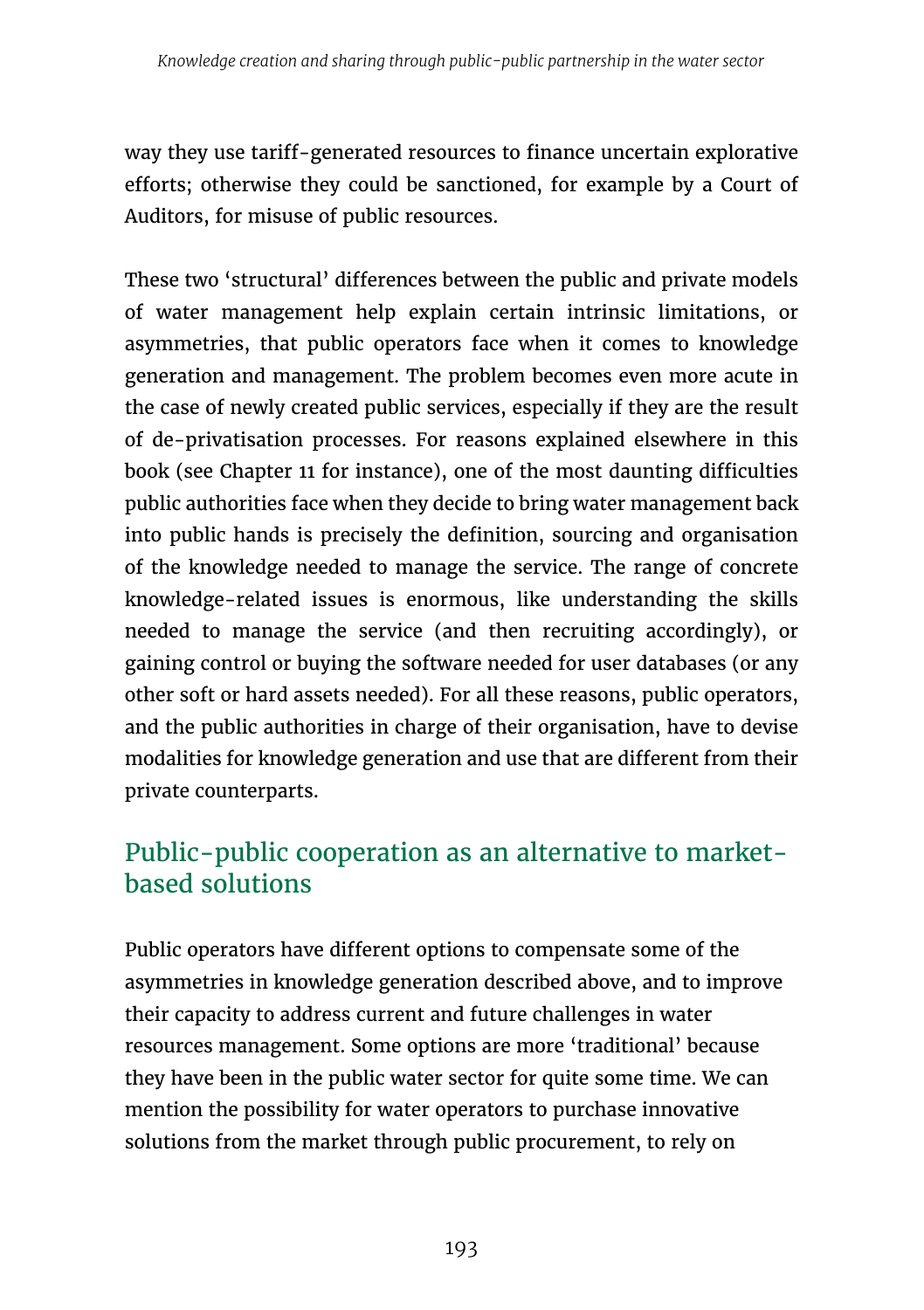consulting companies for the provision of specialised services, or to recruit and train specialised staff.

A promising alternative is the growing number of public operators deciding to pursue public-public cooperation as another strategy for knowledge creation. Public-public cooperation can offer some advantages compared to traditional market-based solutions. These advantages lie in the 'public nature' of the organisations involved, allowing actors to pursue general interest objectives that can go beyond the specific and contingent interests of the parties involved in the partnership. In this chapter, we illustrate how public-public partnerships in the water sector can advance public service objectives by presenting two common forms: collaboration between water operators and academic institutions, and collaboration among public water operators within national and international networks.

# Partnerships between water operators and academic institutions

The first example of public-public partnership pertaining to knowledge management in the water sector consists in collaborating with research entities, particularly universities. Objectives can vary but a typical goal is to increase knowledge on a specific issue or solve a specific problem. In Italy, concrete examples include: Gruppo CAP (water operator in the province of Milan), which has signed a partnership agreement with La Sapienza University (Rome) for an in-depth analysis of geological morphology of the aquifer in the Milan area<sup>1</sup>; or Uniacque (water operator of Bergamo), which has signed a research contract with the Italian National Research Council for a study on pollution of surface water from micro-plastics and antibiotic-resistant bacteria.<sup>2</sup>

Another common objective behind water operator–university collaboration is ensuring the promotion of academic investigation on water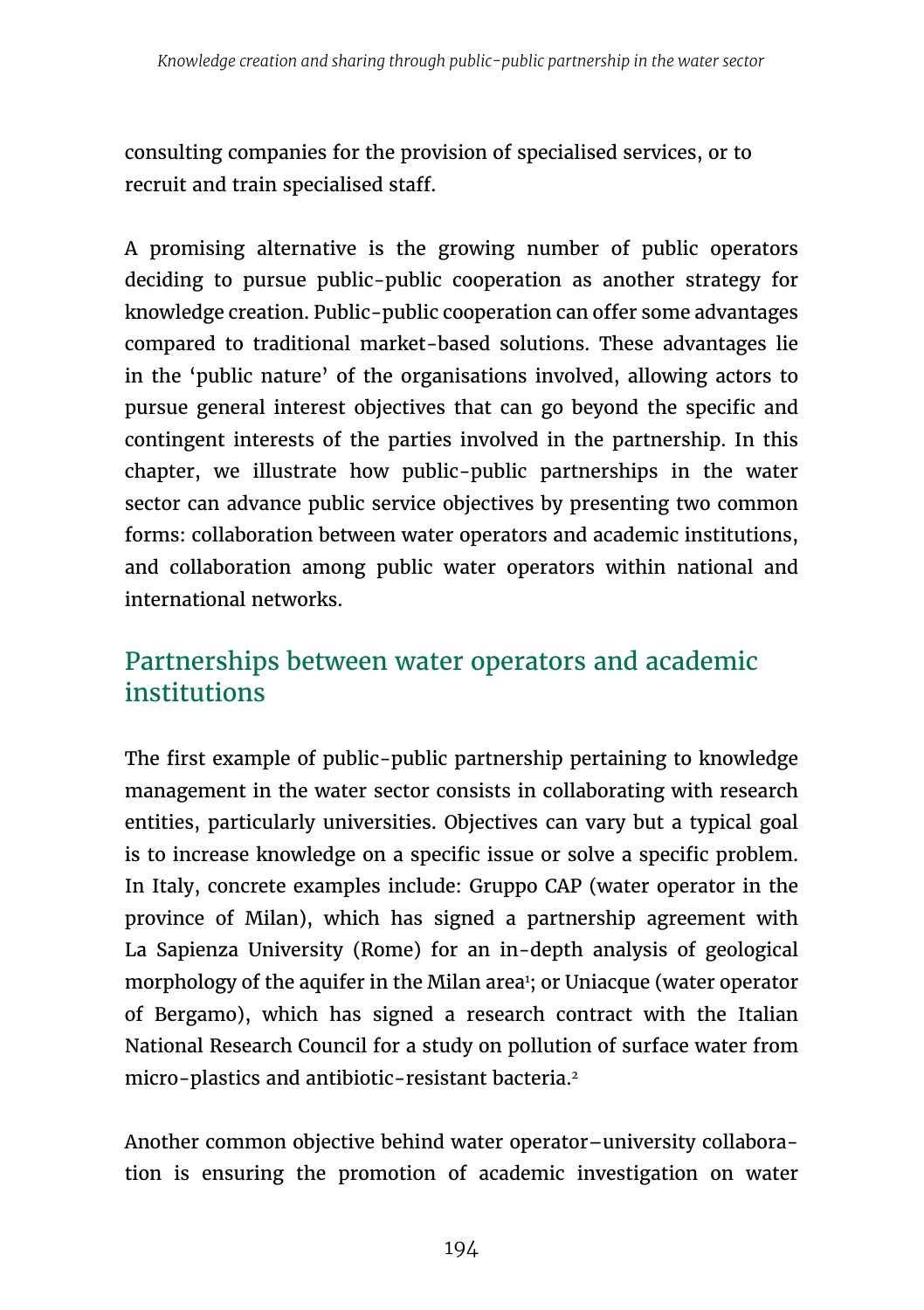resources management and training of young professionals. Examples in this domain include the joint financing by the Scottish Government and Scottish Water of research awards and a scholarship programme for PhD students focusing their research on water issues,<sup>3</sup> or the co-financing by EMASESA (Seville water operator) of a Master's in Technology and Management of the Integrated Water Cycle at a local university.4

Finally, another objective can be ensuring that students are aware of career opportunities with water operators and in the water sector more generally. Indeed, a shortage of qualified workers represents one of the major challenges of the water sector, as pointed out in a UN-Water report.5 An example in this context comes from Eydap (Athens' water operator), which has created summer time dedicated positions for higher education students (250 in 2019) in its numerous departments.

What is common  $-$  and important  $-$  in all of these examples is that the knowledge generated through collaboration will remain in the public domain or contribute to the general interest. More precisely, the knowledge generated in the partnership will not be captured in a proprietary form (e.g. a patent, a licensing contract, etc.). On the contrary, such knowledge will be used and shared by the water operator to address or better understand a specific problem; for its part, the public academic entity can publish the knowledge generated – if scientifically relevant – through publications, thus contributing to the general advancement of knowledge in society. In short, launching a knowledge partnership between public entities means that the result of joint work will not serve to generate profits but will be accessible to all, thus contributing to the well-being of society as a whole.

### Networks of public operators

As a not-for-profit entity, a public water operator can share knowledge freely through a second type of public-public partnership: participation in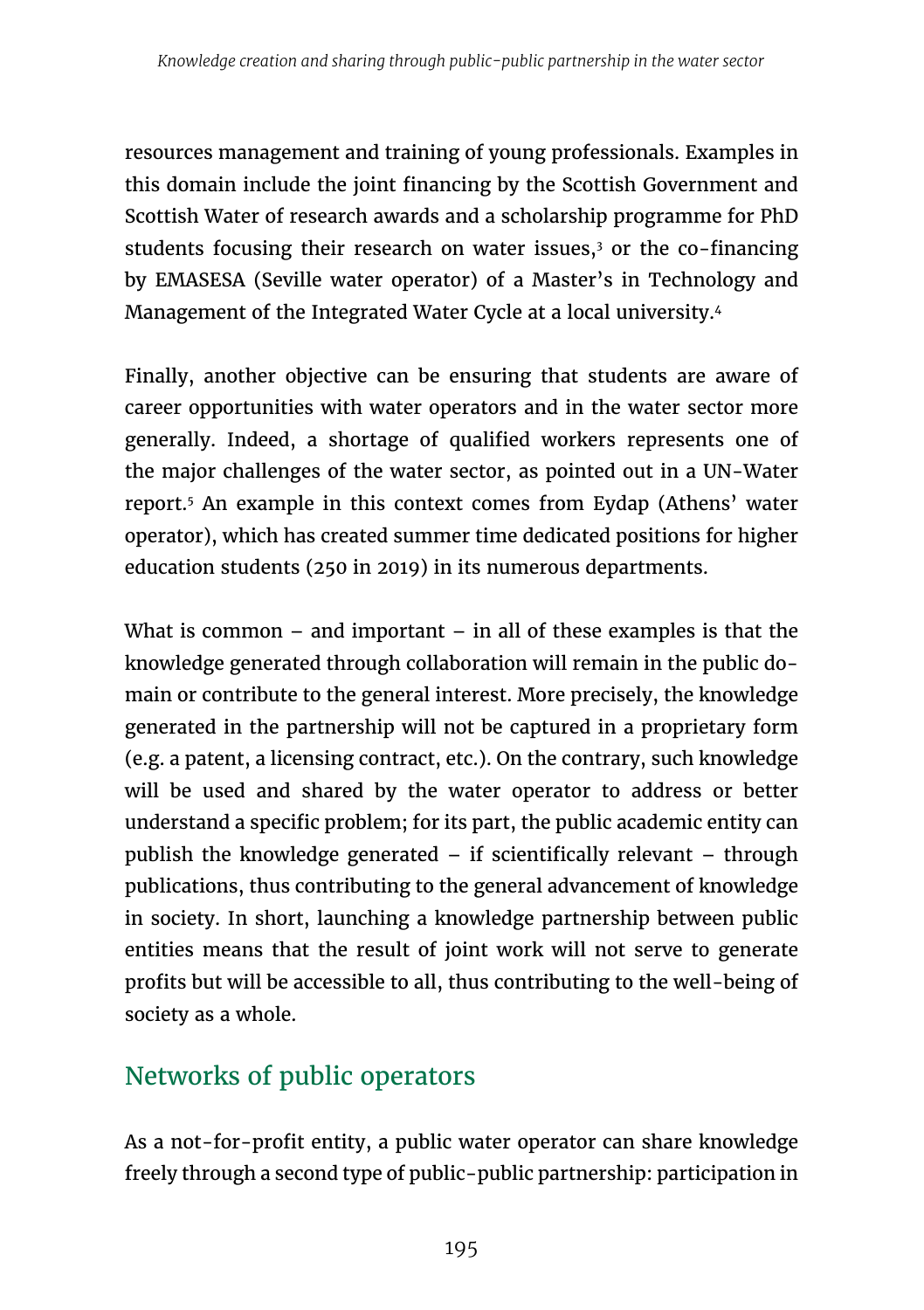national and international networks of professionals and water experts. Over the last 15 years, there have been a growing number of networks that bring together only publicly owned operators, in comparison to traditional professional networks that used to encompass the private sector as well. In the European context, some of these networks have a national scope: this is the case of France Eau Publique (Public Water France), Asociación Española de Operadores Públicos de Abastecimiento y Saneamiento (Spanish Association of Public Water and Sanitation Operators), or Allianz der öffentlichen Wasserwirtschaft (Alliance of Public Water Companies, Germany). They can also have an international scope, as is the case of Aqua Publica Europea (European Association of Public Water and Sanitation Operators).

All of these networks were explicitly created to pursue two main objectives. The first objective is to enable public operators to develop their own policy proposals for water resources management given they may have different views and ideas to put forward than private operators. The choice of ownership model is not just a matter of dialectic confrontation on a political level (e.g. whether one thinks an essential service like water should be a profit-making business), but it also has concrete implications in terms of how water resources are  $-$  or should be  $-$  managed from source to tap. The ownership model will affect the way technological or organisational options are selected, or decisions taken over investments, or even how potential conflicts between alternative water uses will be arbitrated. Consequently, public operators need their own space to elaborate and channel their alternative proposals.

If such a 'representation need' is often the main reason behind the creation of these networks, having a dedicated platform where to share knowledge, expertise and solutions on concrete management issues certainly represents the other main drive for the creation of 'public only' associations. The greater homogeneity of the membership can facilitate the development of trust and the circulation of information among members: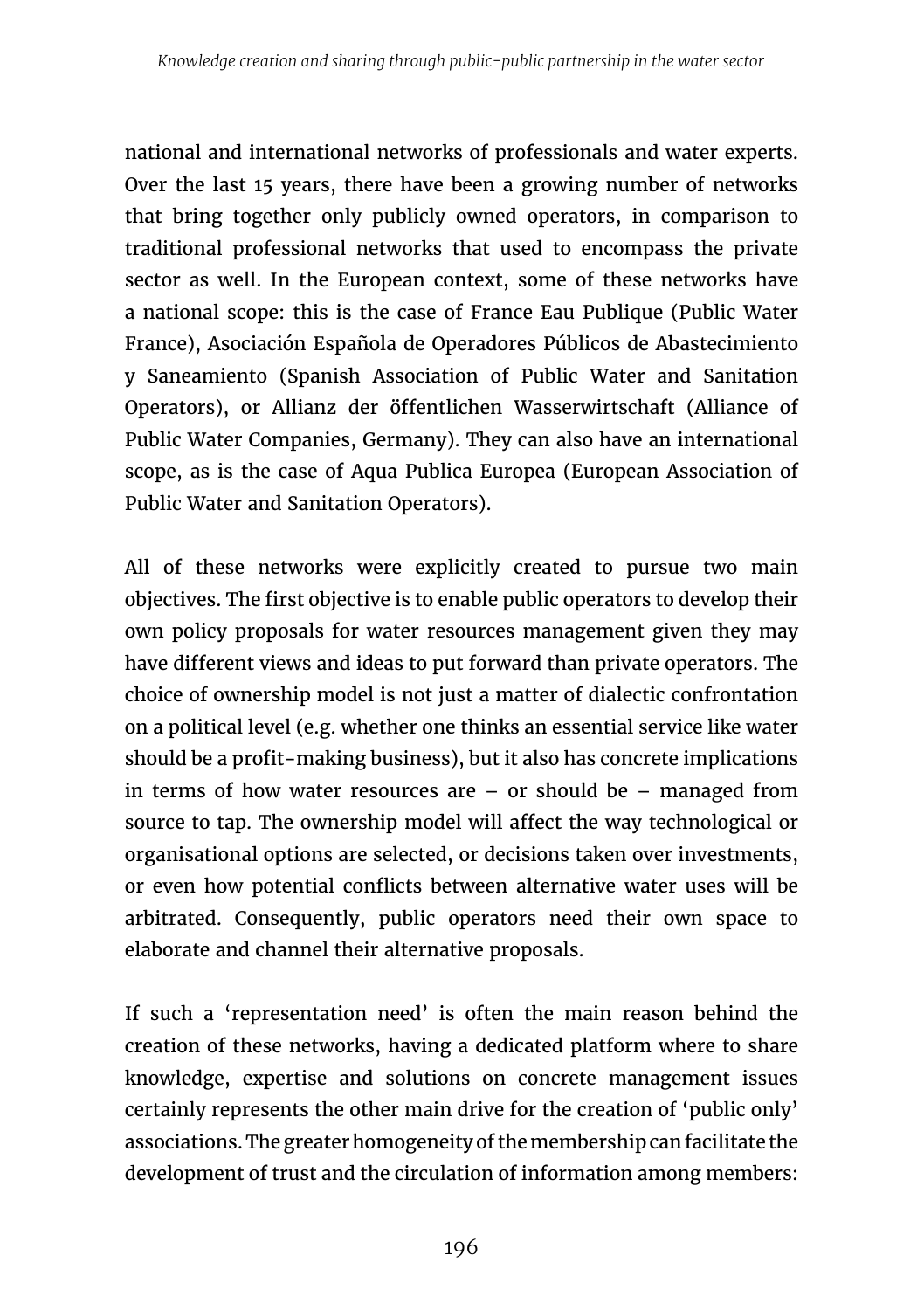when trying to address a specific problem, an operator can be confident that commercial interests do not motivate solutions suggested by other members. The idea that the non-profit nature of relations can facilitate knowledge-sharing and capacity-development initiatives among peers was also behind the creation of the Global Water Operators' Partnership Alliance (GWOPA), under the umbrella of UN-Habitat. Although GWOPA is not an association like those mentioned above, it was launched more than 10 years ago by a UN Secretary General Advisory Board on similar grounds, namely that water resources management issues are partly a 'capacity problem' and that peer-to-peer learning on a solidarity basis can be a powerful tool to disseminate best practices and know-how.

More generally, the creation of networks of public operators can respond to knowledge-sharing needs, based on two rationales. The first one is practical: the assumption is that in a national or transnational network of operators there already exist several solutions to common problems, which can easily be shared precisely because there is no commercial competition among members. In this sense, networks of public operators can compensate the 'geographical asymmetry' mentioned above by becoming catalysers of information and capacities that are not bound by competitive concerns and can consequently be shared freely.

The second rationale can be more value-laden: if water is a common good and water provision, a natural monopoly, and if all economic resources generated by the water management cycle should be reinvested in the water cycle itself, then the knowledge needed to manage and address water management problems should also be a common good. Importantly, public operators would have a duty to share this knowledge.

Public water operators' duty to help other operators is enshrined in Aqua Publica Europea's Founding Charter, for instance. Aqua Publica Europea is a knowledge-sharing platform that performs this mission in different ways. For example, it routinely organises technical meetings to address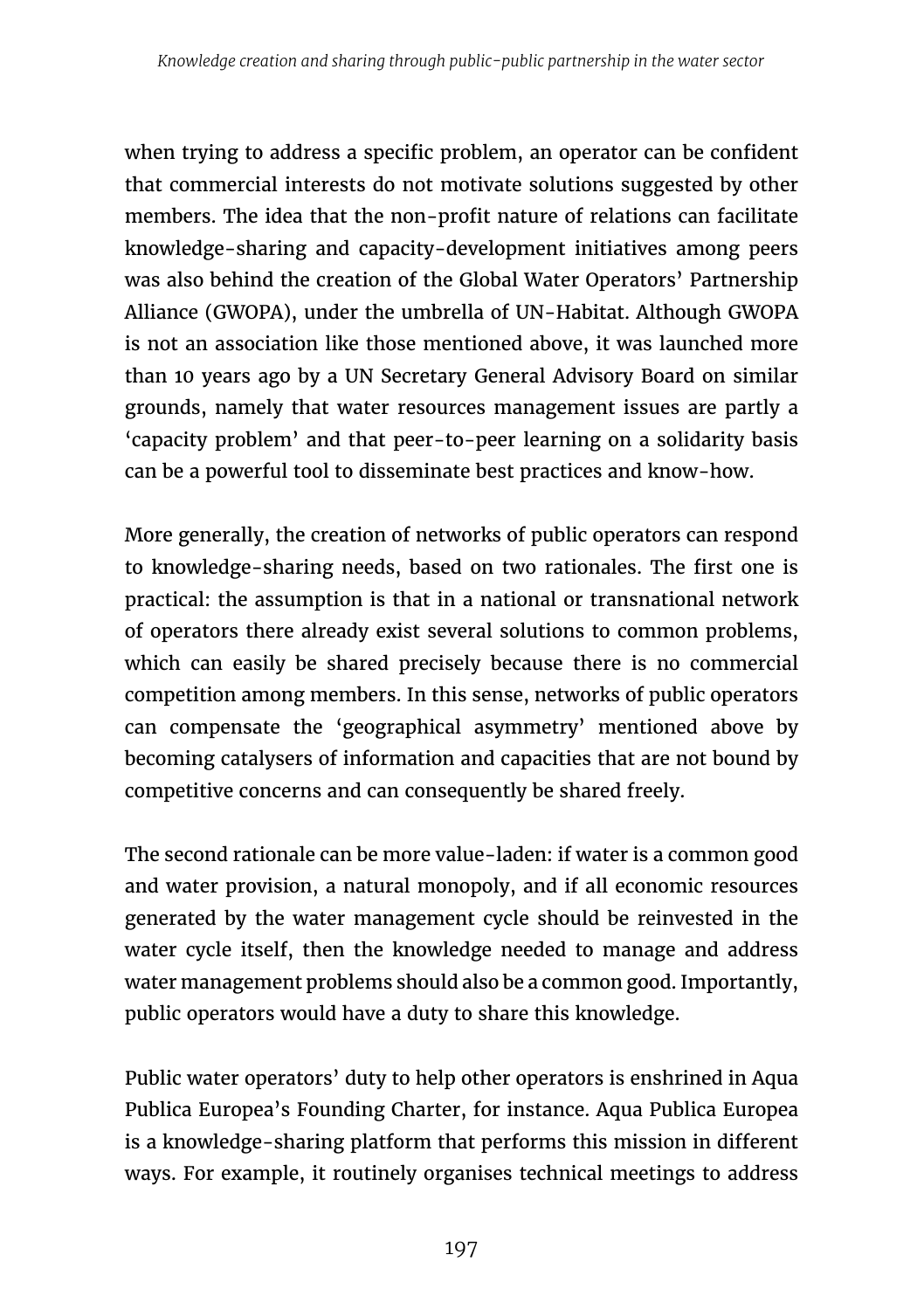specific issues by relying on the internal expertise of members; it supports the activity of internal working groups led by staff from members who coordinate in-depth exchange of data or information on more complex matters; it supports the creation among members of consortia to bid for international research grants. The most recent initiative launched by Aqua Publica Europea in this domain is Water Erasmus, $6$  a programme that promotes short-term staff exchanges among members. Water Erasmus has been designed to strengthen operators' internal capacity by responding to different needs: promoting mutual knowledge of different management models; facilitating the mobilisation of knowledge and know-how that is embodied in people; making the workplace more attractive especially for young professionals and helping them to build their own international network. Since its launch in 2017, several operators have participated in the programme:

- Scottish Water's staff visited Eau de Paris (Paris' water operator) to learn about their strategy on public drinking water fountains and Eau de Paris reciprocated the visit to study Scottish Water's remote control technologies;
- Gruppo CAP (Milan) visited Hamburg Wasser to learn more from the technologies and strategies on wastewater treatment, and BCASA (Barcelona's sewage company) visited CAP to study their internal performance assessment methodology;
- SWDE (Wallonia, Belgium) and SMAT (Turin, Italy) exchanged on their innovation strategies.



*Photo by Gruppo CAP (Milan, Italy): the team from Gruppo CAP visited HAMBURG WASSER (Germany) with the Water Erasmus programme*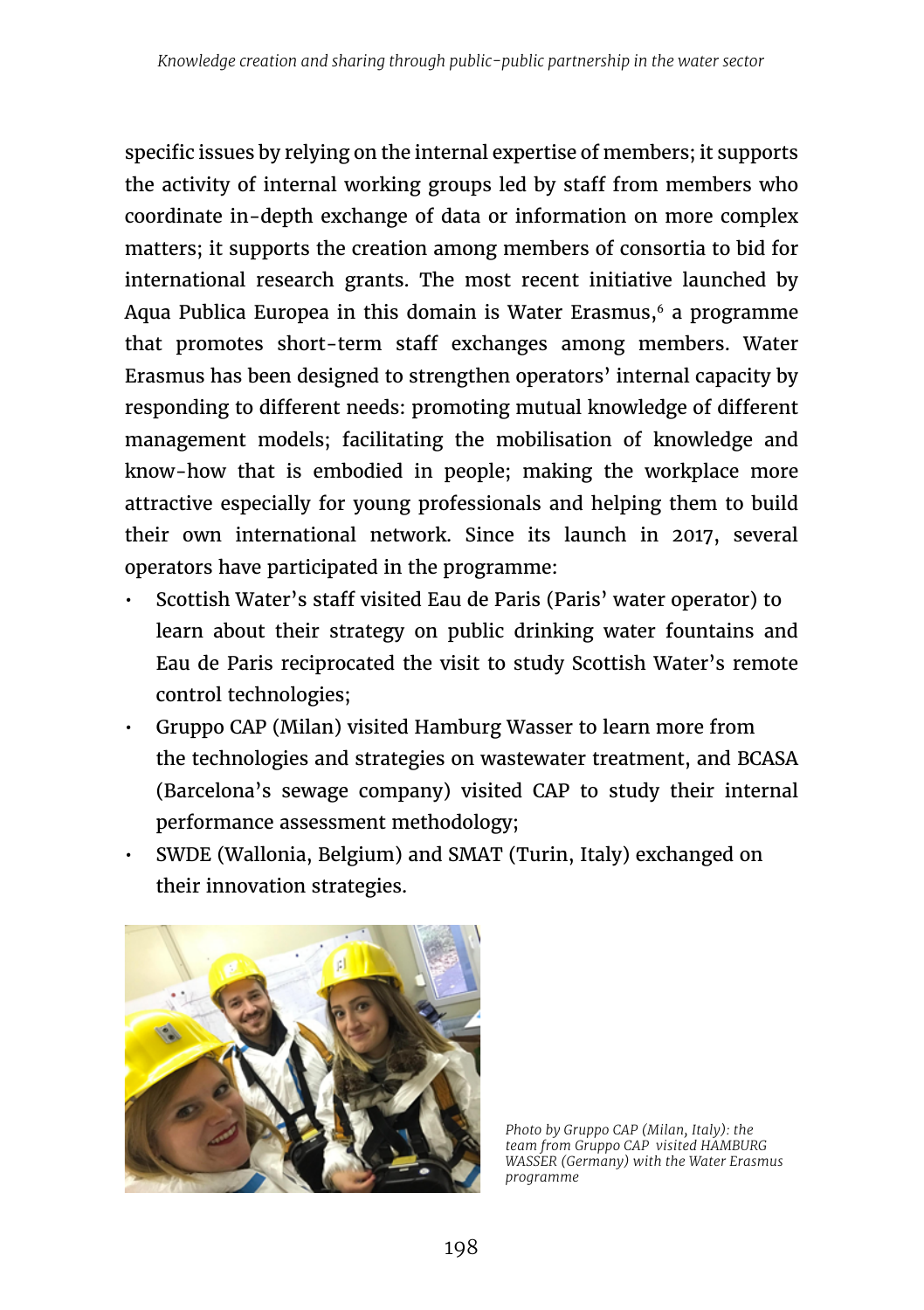# Public policies on strengthening knowledge in the public water sector

To conclude, it is important to stress that, in the water sector, the scientific and technological content of routine operations has been growing. Due to some structural differences in terms of public operators' organisation and mission, it is more challenging for them to develop and integrate such content than for their private counterparts. Public-public partnerships – by activating interfaces with the academic world or by collaborating in international networks – can represent an effective response for public operators to compensate for the lack of transnational economies of scale that multinational companies can benefit from. National and transnational associations of public operators pursue the mission of knowledge-sharing and capacity development autonomously, by relying exclusively on resources coming from members. However, this effort will not be enough to address a great challenge of our time: strengthening the capacity of the public sector more broadly. Governments and public powers have a crucial responsibility in facilitating and incentivising this kind of capacity-development effort. This is true for the water sector and for all other public administration sectors. Mariana Mazzucato<sup>7</sup> and several other scholars have shown in recent years that a strong, wellstaffed and skilled public sector is an essential condition for fostering the well-being of societies, including the development of a vibrant private sector.

#### ABOUT THE AUTHOR



*Milo Fiasconaro has been the Executive Director of Aqua Publica Europea – the European Association of Public Water Operators – since 2012. Prior to that, he worked for public authorities on the implementation of local development policies. He holds an MA in Human Geography from Durham University, UK, and a degree in Political Science from Florence University, Italy.*